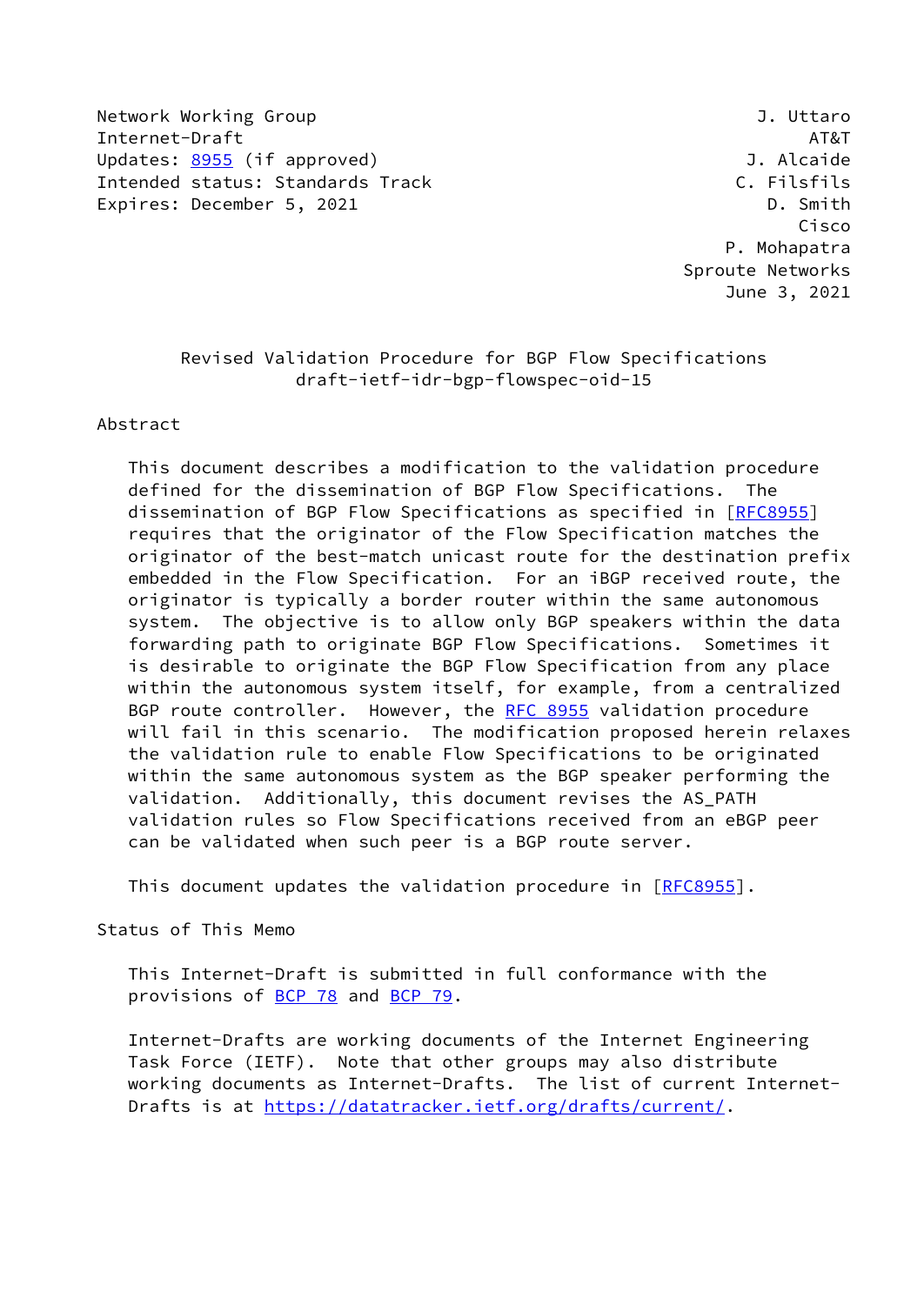<span id="page-1-1"></span>Internet-Draft Revised Flowspec Validation Procedure June 2021

 Internet-Drafts are draft documents valid for a maximum of six months and may be updated, replaced, or obsoleted by other documents at any time. It is inappropriate to use Internet-Drafts as reference material or to cite them other than as "work in progress."

This Internet-Draft will expire on December 5, 2021.

Copyright Notice

 Copyright (c) 2021 IETF Trust and the persons identified as the document authors. All rights reserved.

This document is subject to [BCP 78](https://datatracker.ietf.org/doc/pdf/bcp78) and the IETF Trust's Legal Provisions Relating to IETF Documents [\(https://trustee.ietf.org/license-info](https://trustee.ietf.org/license-info)) in effect on the date of publication of this document. Please review these documents carefully, as they describe your rights and restrictions with respect to this document. Code Components extracted from this document must include Simplified BSD License text as described in Section 4.e of the Trust Legal Provisions and are provided without warranty as described in the Simplified BSD License.

Table of Contents

|    |       |                                              |  |  |  |  |  |  |  |  |  |  |  | $\overline{2}$  |
|----|-------|----------------------------------------------|--|--|--|--|--|--|--|--|--|--|--|-----------------|
| 2. |       |                                              |  |  |  |  |  |  |  |  |  |  |  | $\overline{3}$  |
| 3. |       |                                              |  |  |  |  |  |  |  |  |  |  |  | $\overline{3}$  |
| 4. |       |                                              |  |  |  |  |  |  |  |  |  |  |  | $\frac{4}{1}$   |
| 5. |       | Revised Validation Procedure 7               |  |  |  |  |  |  |  |  |  |  |  |                 |
|    |       | <u>5.1</u> . Revision of Route Feasibility 7 |  |  |  |  |  |  |  |  |  |  |  |                 |
|    |       | $5.2$ . Revision of AS_PATH Validation 8     |  |  |  |  |  |  |  |  |  |  |  |                 |
| 6. |       |                                              |  |  |  |  |  |  |  |  |  |  |  |                 |
|    |       |                                              |  |  |  |  |  |  |  |  |  |  |  |                 |
| 8. |       | Security Considerations $\cdots$ 11          |  |  |  |  |  |  |  |  |  |  |  |                 |
| 9. |       |                                              |  |  |  |  |  |  |  |  |  |  |  |                 |
|    |       |                                              |  |  |  |  |  |  |  |  |  |  |  |                 |
|    | 10.1. | Normative References 12                      |  |  |  |  |  |  |  |  |  |  |  |                 |
|    |       | 10.2. Informative References                 |  |  |  |  |  |  |  |  |  |  |  | $\overline{13}$ |
|    |       |                                              |  |  |  |  |  |  |  |  |  |  |  |                 |

<span id="page-1-0"></span>[1](#page-1-0). Requirements Language

The key words "MUST", "MUST NOT", "REQUIRED", "SHALL", "SHALL NOT",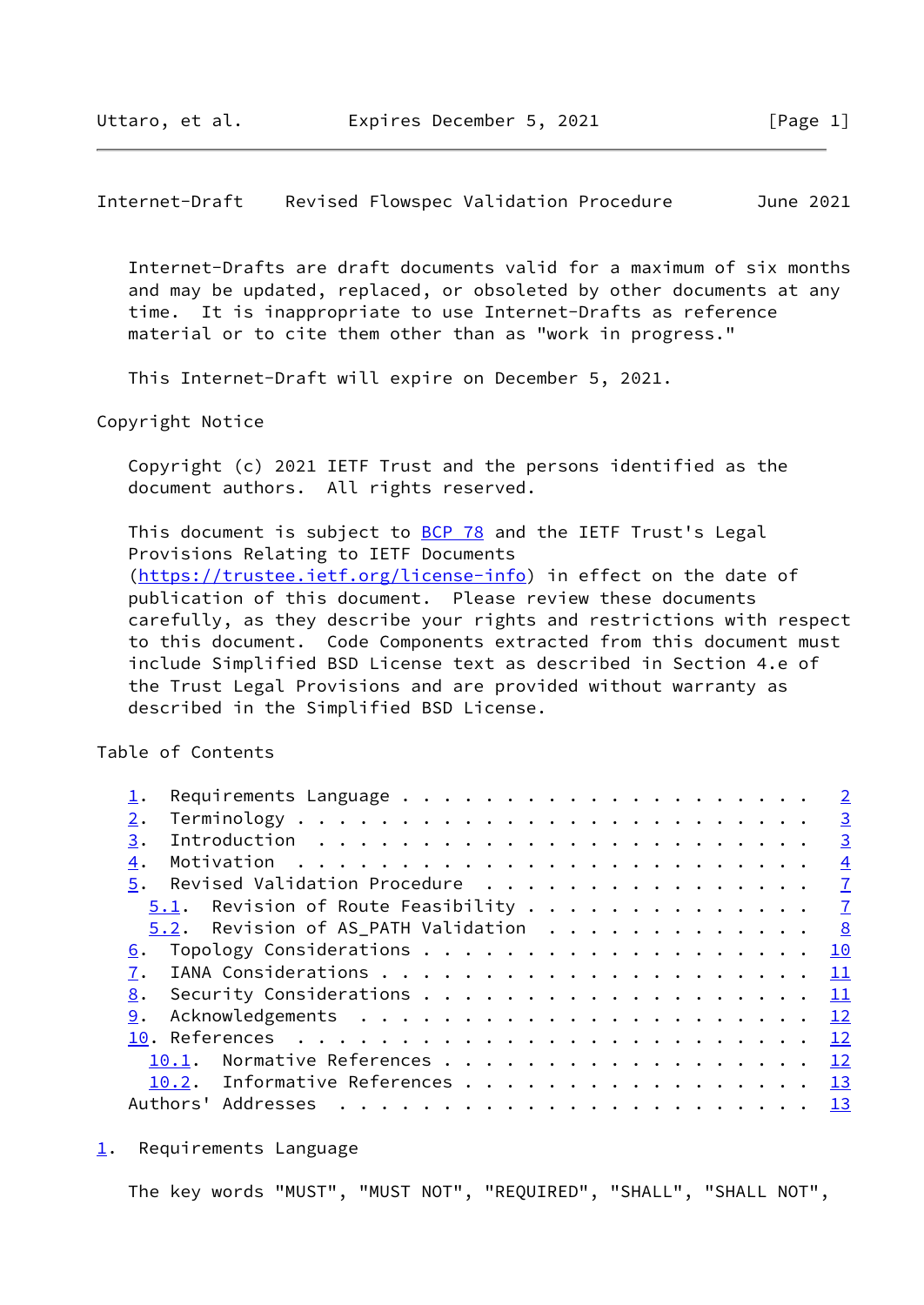"SHOULD", "SHOULD NOT", "RECOMMENDED", "NOT RECOMMENDED", "MAY", and "OPTIONAL" in this document are to be interpreted as described in [BCP](https://datatracker.ietf.org/doc/pdf/bcp14) [14](https://datatracker.ietf.org/doc/pdf/bcp14) [[RFC2119\]](https://datatracker.ietf.org/doc/pdf/rfc2119) [\[RFC8174](https://datatracker.ietf.org/doc/pdf/rfc8174)] when, and only when, they appear in all capitals, as shown here.

| Uttaro, et al. | Expires December 5, 2021 | [Page 2] |
|----------------|--------------------------|----------|
|                |                          |          |

<span id="page-2-1"></span>Internet-Draft Revised Flowspec Validation Procedure June 2021

### <span id="page-2-0"></span>[2](#page-2-0). Terminology

 Local Domain: the local AS or the local confederation of ASes  $[REC5065]$ .

eBGP: BGP peering to a router not within the Local Domain.

 iBGP: BGP peering not eBGP as defined above (i.e. both classic iBGP and any form of eBGP peering with a router within the same confederation).

### <span id="page-2-2"></span>[3](#page-2-2). Introduction

 [RFC8955] defines a BGP NLRI [\[RFC4760](https://datatracker.ietf.org/doc/pdf/rfc4760)] that can be used to distribute traffic Flow Specifications amongst BGP speakers in support of traffic filtering. The primary intention of [\[RFC8955](https://datatracker.ietf.org/doc/pdf/rfc8955)] is to enable downstream autonomous systems to signal traffic filtering policies to upstream autonomous systems. In this way, traffic is filtered closer to the source and the upstream autonomous system(s) avoid carrying the traffic to the downstream autonomous system only to be discarded. [\[RFC8955](https://datatracker.ietf.org/doc/pdf/rfc8955)] also enables more granular traffic filtering based upon upper layer protocol information (e.g., protocol or port numbers) as opposed to coarse IP destination prefix-based filtering. Flow Specification NLRIs received from a BGP peer are subject to validity checks before being considered feasible and subsequently installed within the respective Adj-RIB-In.

The validation procedure defined within [\[RFC8955](https://datatracker.ietf.org/doc/pdf/rfc8955)] requires that the originator of the Flow Specification NLRI matches the originator of the best-match unicast route for the destination prefix embedded in the Flow Specification. The aim is to make sure that only speakers on the forwarding path can originate the Flow Specification. Let's consider the particular case where the Flow Specification is originated in any location within the same Local Domain as the speaker performing the validation (for example by a centralized BGP route controller), and the best-match unicast route is originated in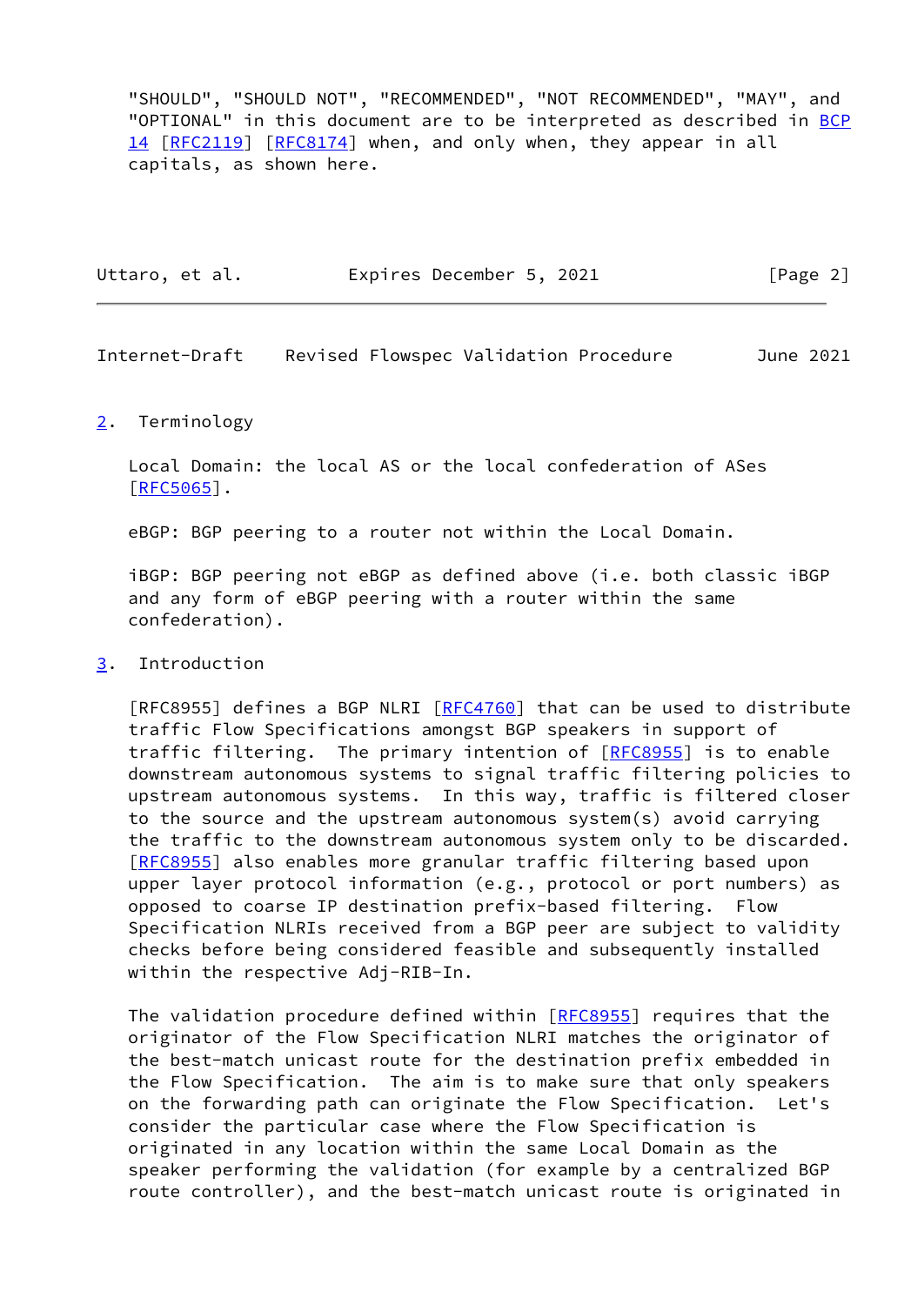another Local Domain. In order for the validation to succeed for a Flow Specification received from an iBGP peer, it would be necessary to disseminate such Flow Specification NLRI directly from the specific border router (within the Local Domain) that is advertising the corresponding best-match unicast route to the Local Domain. Those border routers would be acting as de facto route controllers. This approach would be, however, operationally cumbersome in a Local Domain with numerous border routers having complex BGP policies.

 Figure 1 illustrates this principle. R1 (the upstream router) and RR (a route reflector) need to validate the Flow Specification whose embedded destination prefix has a best-match unicast route (dest-

| Uttaro, et al. | Expires December 5, 2021 |  | [Page 3] |
|----------------|--------------------------|--|----------|
|----------------|--------------------------|--|----------|

<span id="page-3-0"></span>Internet-Draft Revised Flowspec Validation Procedure June 2021

 route) originated by ASBR2. ASBR2 could originate the Flow Specification, and it would be validated when received by RR and R1 (from their point of view, the originator of both the FLow Specification and the best-match unicast route will be ASBR1). Sometimes the Flow Specification needs to be originated within AS1. ASBR1 could originate it, and the Flow Specification would still be validated. In both cases, the Flow Specification is originated by a router in the same forwarding path as the dest-route. For the case where AS1 has thousands of ASBRs, it becomes impractical to originate different Flow Specification rules on each ASBR in AS1 based on which ASBR each dest-route is learned from. To make the situation more tenable, the objective is to advertise all the Flow Specifications from the same route-controller.

 $R1(AS1)$  ---  $RR(AS1)$  ---  $ASBR1(AS1)$  ---  $ASBR2(AS2)$  | route-controller(AS1)

Figure 1

 This document describes a modification to the [[RFC8955](https://datatracker.ietf.org/doc/pdf/rfc8955)] validation procedure, allowing Flow Specification NLRIs to be originated from a centralized BGP route controller located within the Local Domain and not necessarily in the data forwarding path. While the proposed modification cannot be used for inter-domain coordination of traffic filtering, it greatly simplifies distribution of intra-domain traffic filtering policies within a Local Domain which has numerous border routers having complex BGP policies. By relaxing the validation procedure for iBGP, the proposed modification allows Flow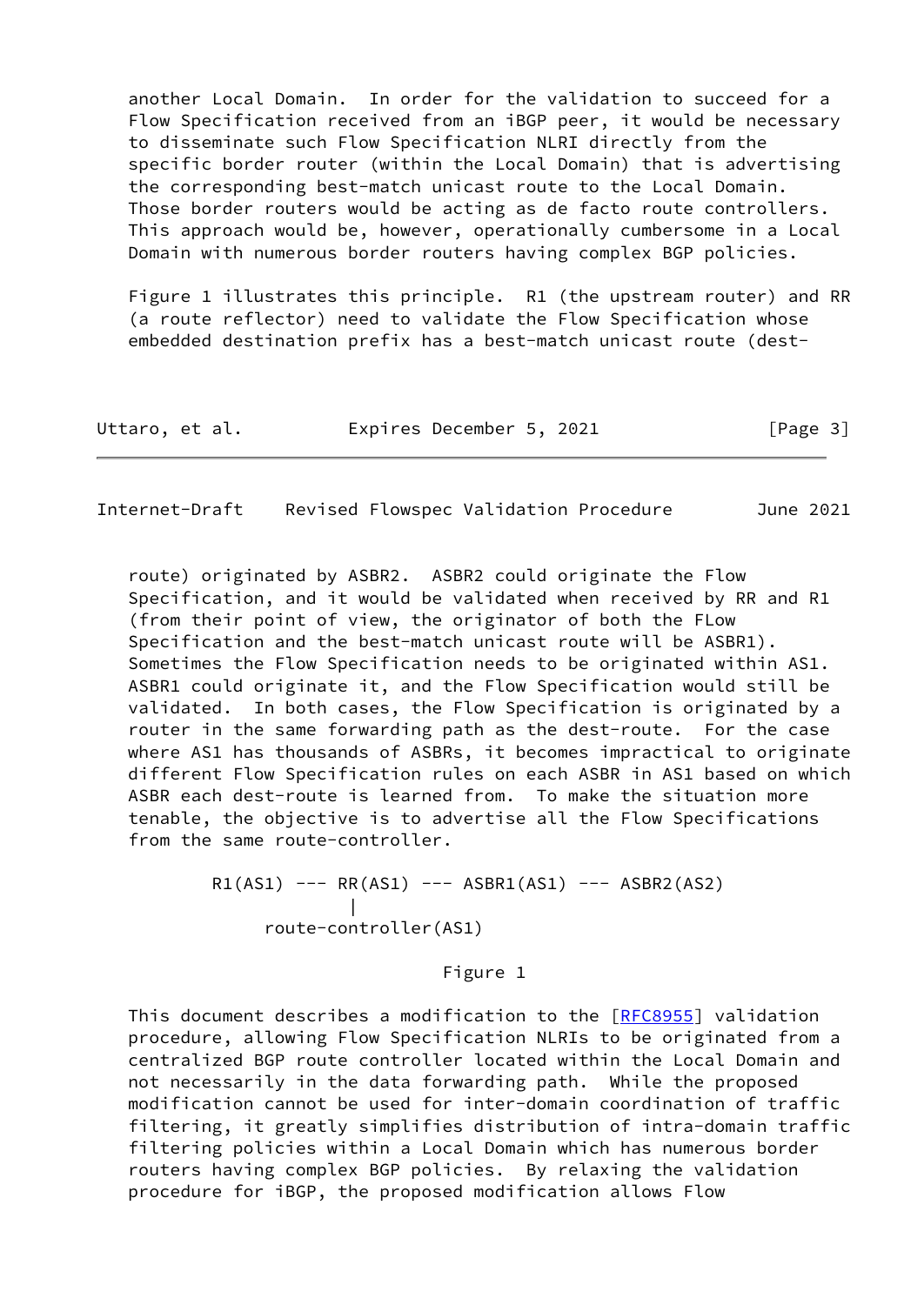Specifications to be distributed in a standard and scalable manner throughout the Local Domain.

 Throughout this document, some references are made to AS CONFED SEQUENCE segments; see Sections 4.1 and [5.](#page-7-0) If AS\_CONFED\_SET segments are also present in the AS\_PATH, the same considerations apply to them. Note, however, that the use of AS\_CONFED\_SET segments is not recommended [[RFC6472](https://datatracker.ietf.org/doc/pdf/rfc6472)]. Refer to [\[I-D.ietf-idr-deprecate-as-set-confed-set](#page-14-1)] as well.

#### <span id="page-4-0"></span>[4](#page-4-0). Motivation

 Step (b) of the validation procedure in Section [6 of \[RFC8955\]](https://datatracker.ietf.org/doc/pdf/rfc8955#section-6) is defined with the underlying assumption that the Flow Specification NLRI traverses the same path, in the inter-domain and intra-domain route distribution graph, as that of the longest-match unicast route for the destination prefix embedded in the Flow Specification.

| Uttaro, et al. | Expires December 5, 2021 | [Page 4] |
|----------------|--------------------------|----------|
|----------------|--------------------------|----------|

Internet-Draft Revised Flowspec Validation Procedure June 2021

 In the case of inter-domain traffic filtering, the Flow Specification originator at the egress border routers of an AS (e.g. RTR-D and RTR-E of AS1 in Figure 2) matches the eBGP neighbor that advertised the longest match destination prefix (see RTR-F and RTR-G respectively in Figure 2).

 Similarly, at the upstream routers of an AS (see RTR-A and RTR-B of AS1 in Figure 2), the Flow Specification originator matches the egress iBGP border routers that had advertised the unicast route for the best-match destination prefix (see RTR-D and RTR-E respectively in Figure 2). This is true even when upstream routers select paths from different egress border routers as best route based upon IGP distance. For example, in Figure 2:

RTR-A chooses RTR-D as the best route

RTR-B chooses RTR-E as the best route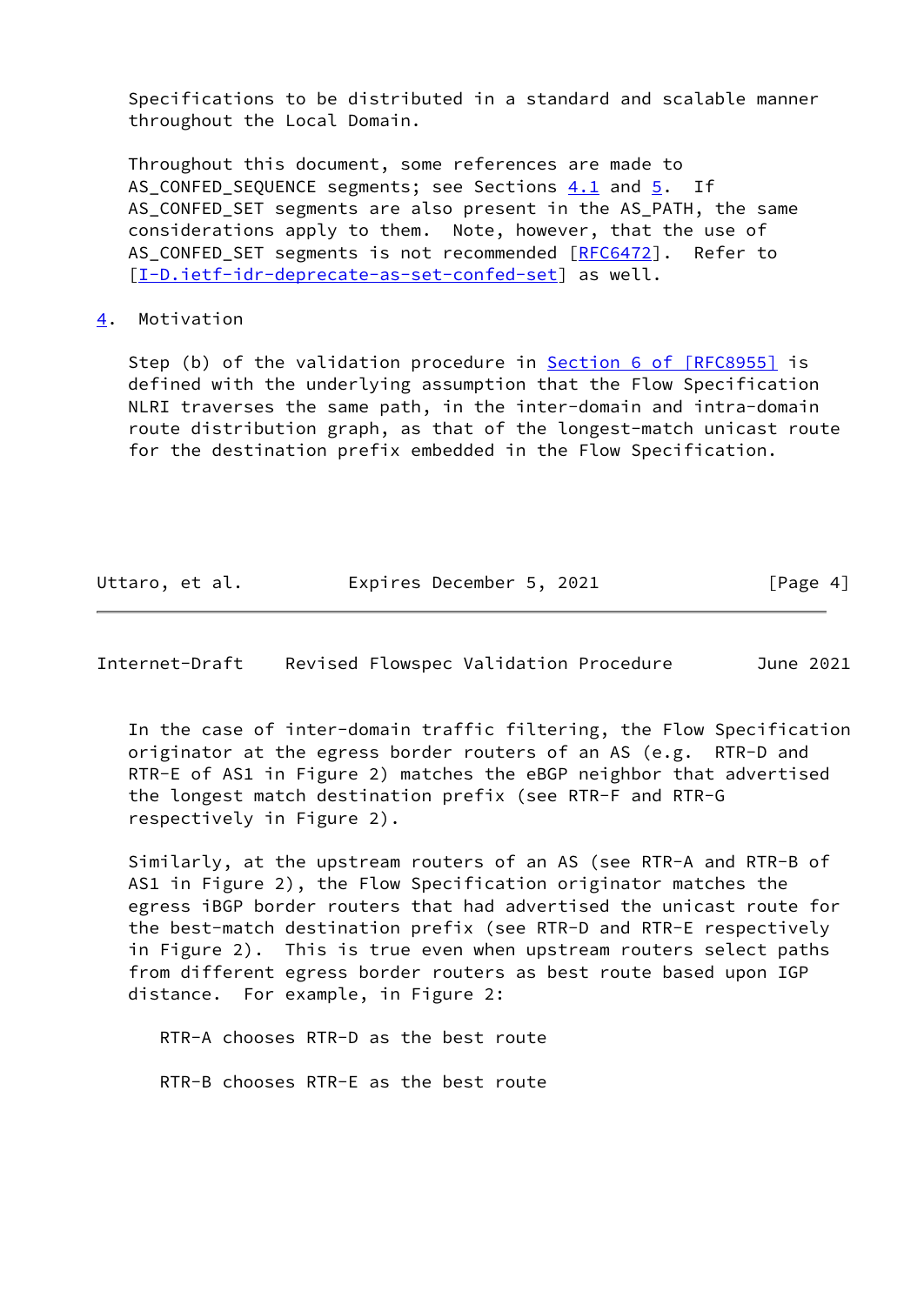

Internet-Draft Revised Flowspec Validation Procedure June 2021

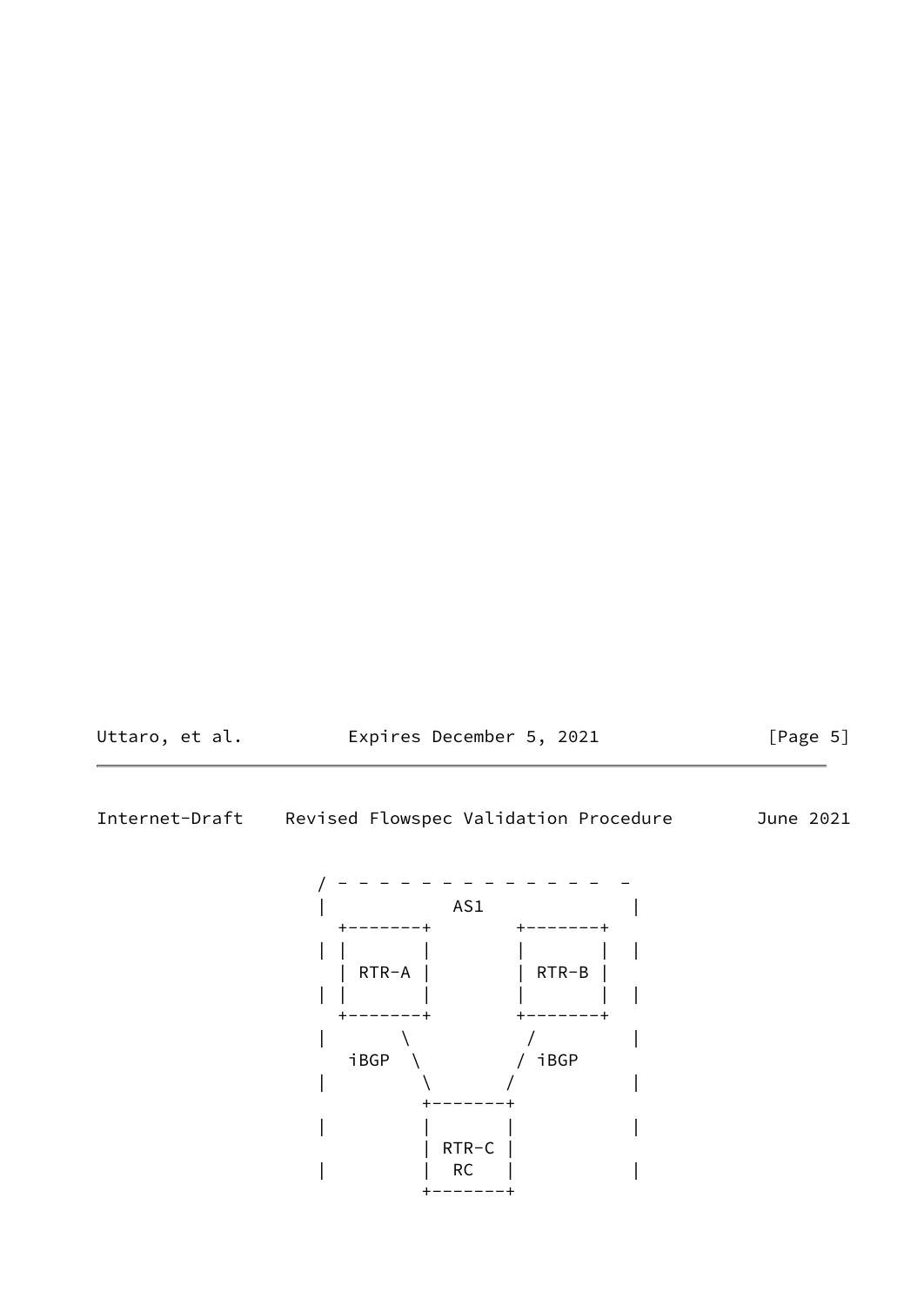

Figure 2

 It is highly desirable that mechanisms exist to protect each AS independently from network security attacks using the BGP Flow Specification NLRI for intra-AS purposes only. Network operators often deploy a dedicated Security Operations Center (SOC) within their AS to monitor and detect such security attacks. To mitigate attacks within an AS, operators require the ability to originate intra-AS Flow Specification NLRIs from a central BGP route controller that is not within the data forwarding plane. In this way, operators can direct border routers within their AS with specific attack

| Uttaro, et al. | Expires December 5, 2021 |  | [Page 6] |
|----------------|--------------------------|--|----------|
|----------------|--------------------------|--|----------|

<span id="page-6-0"></span>Internet-Draft Revised Flowspec Validation Procedure June 2021

 mitigation actions (drop the traffic, forward to a pipe-cleaning location, etc.).

 In addition, an operator may extend the requirements above for a group of ASes via policy. This is described below in Section (b.2.3) of the validation procedure.

A central BGP route controller that originates a Flow Specification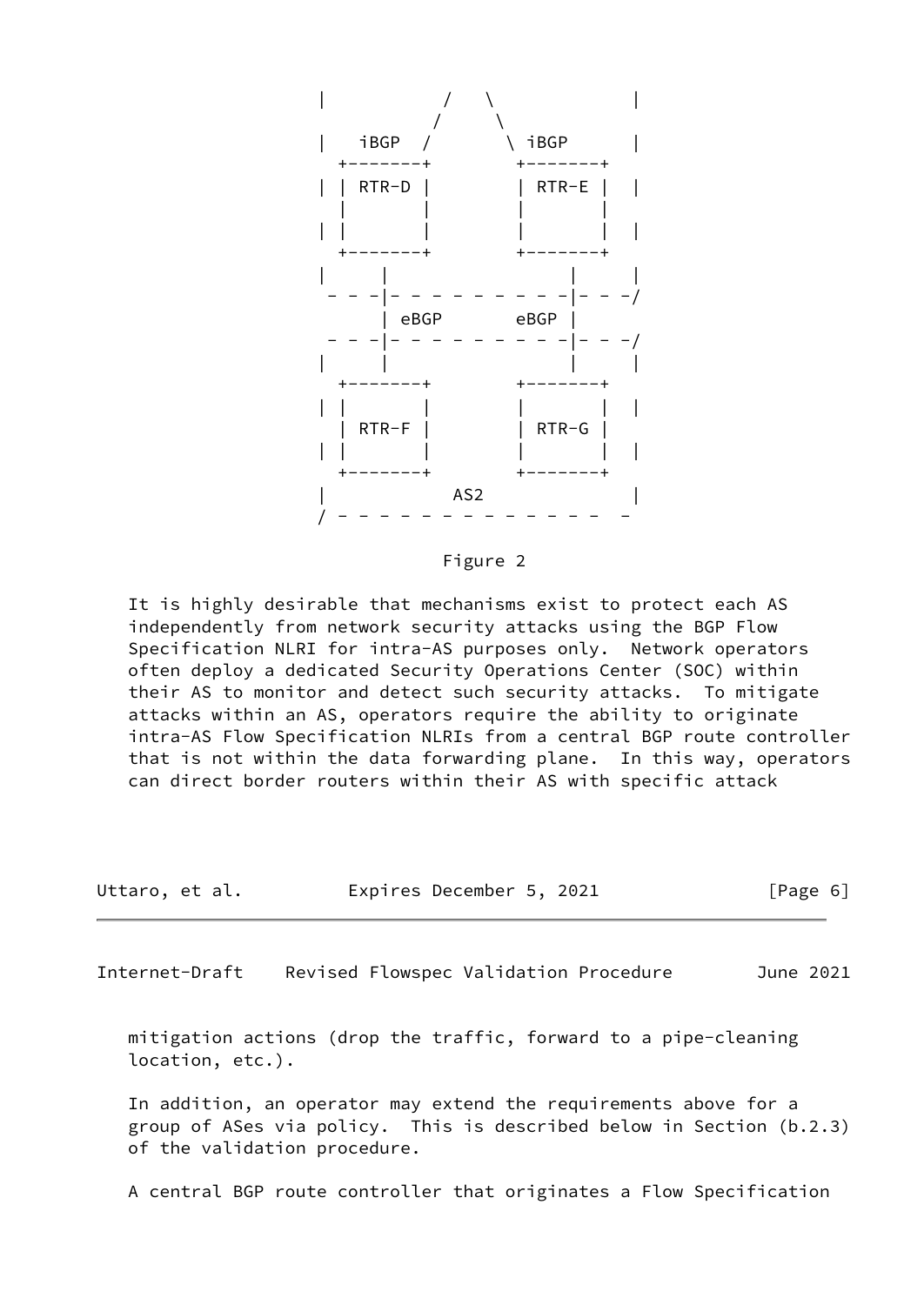NLRI should be able to avoid the complexity of having to determine the egress border router whose path was chosen as the best for each of its neighbors. When a central BGP route controller originates a Flow Specification NLRI, the rest of the speakers within the AS will see the BGP route controller as the originator of the Flow Specification in terms of the validation procedure rules. Thus, it is necessary to modify step (b) of the [\[RFC8955](https://datatracker.ietf.org/doc/pdf/rfc8955)] validation procedure such that an iBGP peer that is not within the data forwarding plane may originate Flow Specification NLRIs.

- <span id="page-7-0"></span>[5](#page-7-0). Revised Validation Procedure
- <span id="page-7-1"></span>[5.1](#page-7-1). Revision of Route Feasibility

Step (b) of the validation procedure specified in [Section](https://datatracker.ietf.org/doc/pdf/rfc8955#section-6) 6 of  [\[RFC8955\]](https://datatracker.ietf.org/doc/pdf/rfc8955#section-6) is redefined as follows:

- b) One of the following conditions MUST hold true:
	- 1. The originator of the Flow Specification matches the originator of the best-match unicast route for the destination prefix embedded in the Flow Specification (this is the unicast route with the longest possible prefix length covering the destination prefix embedded in the Flow Specification).
	- 2. The AS\_PATH attribute of the Flow Specification is empty or contains only an AS\_CONFED\_SEQUENCE segment [[RFC5065\]](https://datatracker.ietf.org/doc/pdf/rfc5065).
		- 1. This condition SHOULD be enabled by default.
		- 2. This condition MAY be disabled by explicit configuration on a BGP speaker.
		- 3. As an extension to this rule, a given non-empty AS\_PATH (besides AS\_CONFED\_SEQUENCE segments) MAY be permitted by policy.

Explanation:

| Uttaro, et al. | Expires December 5, 2021 | [Page 7] |
|----------------|--------------------------|----------|
|                |                          |          |

<span id="page-7-2"></span>Internet-Draft Revised Flowspec Validation Procedure June 2021

Receiving either an empty AS\_PATH or one with only an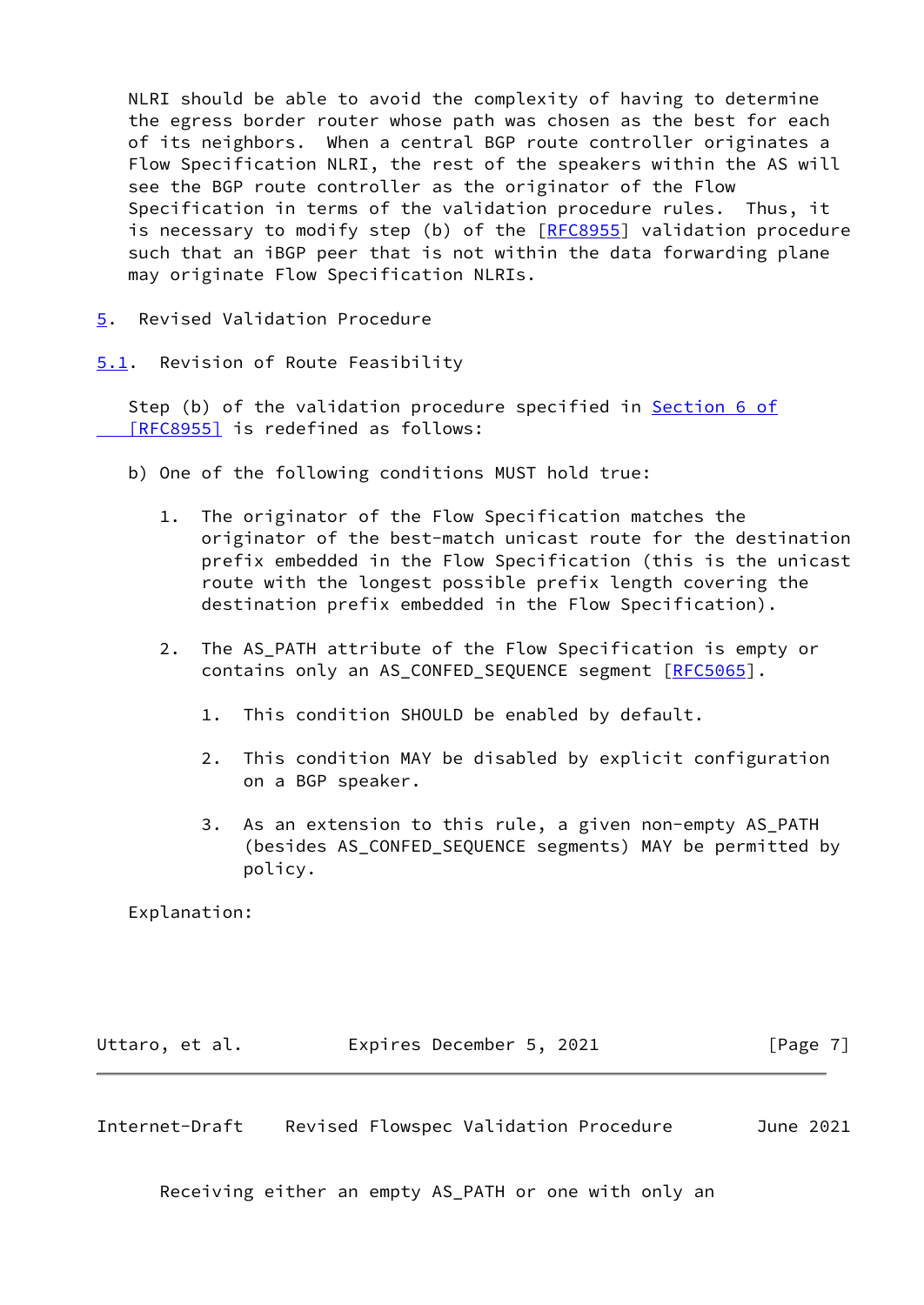AS CONFED SEQUENCE segment indicates that the Flow Specification was originated inside the Local Domain.

With the above modification to the  $[RECS955]$  validation procedure, a BGP peer within the Local Domain that is not within the data forwarding path can originate a Flow Specification.

 Disabling the new condition above (b.2.2) could be a good practice if the operator knew with certainty that a Flow Specification would not be originated inside the Local Domain. An additional case would be if it was known for a fact that only the right egress border routers (i.e. those that were also egress border routers for the best routes) were originating a Flow Specification NLRI.

 Also, policy may be useful to permit a specific set of non-empty AS\_PATHs (b.2.3). For example, it could validate a Flow Specification whose AS\_PATH contained only an AS\_SEQUENCE segment with ASes that were all known to belong to the same administrative domain.

<span id="page-8-0"></span>[5.2](#page-8-0). Revision of AS\_PATH Validation

Section [6 of \[RFC8955\]](https://datatracker.ietf.org/doc/pdf/rfc8955#section-6) states:

 BGP implementations MUST also enforce that the AS\_PATH attribute of a route received via the External Border Gateway Protocol (eBGP) contains the neighboring AS in the left-most position of the AS\_PATH attribute. While this rule is optional in the BGP specification, it becomes necessary to enforce it here for security reasons.

 This rule prevents the exchange of BGP Flow Specification NLRIs at Internet exchanges with BGP route servers, which by design don't insert their own AS number into the AS PATH (Section [2.2.2.1 of](https://datatracker.ietf.org/doc/pdf/rfc7947#section-2.2.2.1)  [\[RFC7947\]](https://datatracker.ietf.org/doc/pdf/rfc7947#section-2.2.2.1)). Therefore, this document also redefines the [\[RFC8955](https://datatracker.ietf.org/doc/pdf/rfc8955)] AS PATH validation procedure referenced above as follows:

 BGP Flow Specification implementations MUST enforce that the AS in the left-most position of the AS\_PATH attribute of a Flow Specification route received via the External Border Gateway Protocol (eBGP) matches the AS in the left-most position of the AS\_PATH attribute of the best-match unicast route for the destination prefix embedded in the Flow Specification NLRI.

Explanation: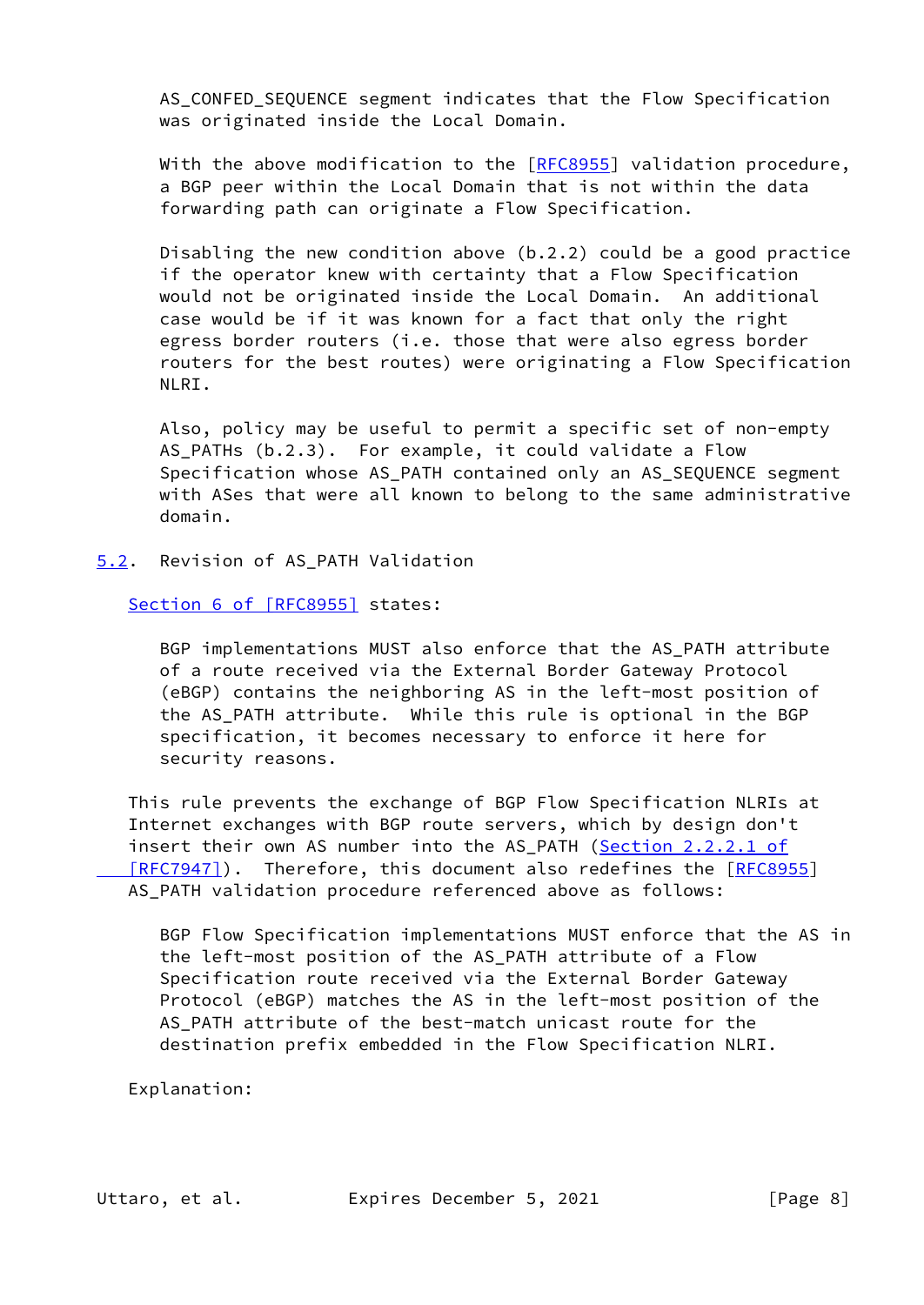For clarity, the AS in the left-most position of the AS\_PATH means the AS that was last added to an AS SEQUENCE.

 This proposed modification enables the exchange of BGP Flow Specification NLRIs at Internet exchanges with BGP route servers while at the same time, for security reasons, prevents an eBGP peer from advertising an inter-domain Flow Specification for a destination prefix that it does not provide reachability information for.

 Comparing only the left-most AS in the AS-PATH for eBGP learned Flow Specification NLRIs is roughly equivalent to checking the neighboring AS. If the peer is a route server, security is necessarily weakened for the Flow Specification NLRI, as it is for any unicast route advertised from a route server. An example is discussed in the Security Considerations Section.

 Redefinition of this AS\_PATH validation rule for a Flow Specification does not mean that the original rule in [\[RFC8955](https://datatracker.ietf.org/doc/pdf/rfc8955)] cannot be enforced as well. Its enforcement remains optional per Section [6.3 of \[RFC4271\].](https://datatracker.ietf.org/doc/pdf/rfc4271#section-6.3) That is, a BGP speaker can enforce the first AS in the AS PATH to be the same as the neighbor AS for a route belonging to any Address Family (including Flow Specification Address Family). If the BGP speaker peer is not a route server, when enforcing this optional rule, the security characteristics are exactly equivalent to those specified in [[RFC8955\]](https://datatracker.ietf.org/doc/pdf/rfc8955).

 Alternatively, enforcing this optional rule for unicast routes (even if not enforced on Flow Specification NLRIs) achieves exactly the same security characteristics. The reason is that, after all validations, the neighboring AS will be the same as the left-most AS in the AS-PATH for the unicast route, and the left most AS in the AS\_PATH for the unicast route will be the same as the left-most AS in the AS\_PATH for the Flow Specification NLRI. Therefore, the neighboring AS will be the same as the left-most AS in the AS\_PATH for the Flow Specification NLRI (as the original AS\_PATH validation rule in [[RFC8955](https://datatracker.ietf.org/doc/pdf/rfc8955)] states).

 Note, however, that not checking the full AS\_PATH allows any rogue or misconfigured AS the ability to originate undesired Flow Specifications. This is a BGP security threat, already present on [[RFC8955\]](https://datatracker.ietf.org/doc/pdf/rfc8955), but out of the scope of this document.

 Using the new rule to validate a Flow Specification route received from a peer belonging to the same Local Domain is out of the scope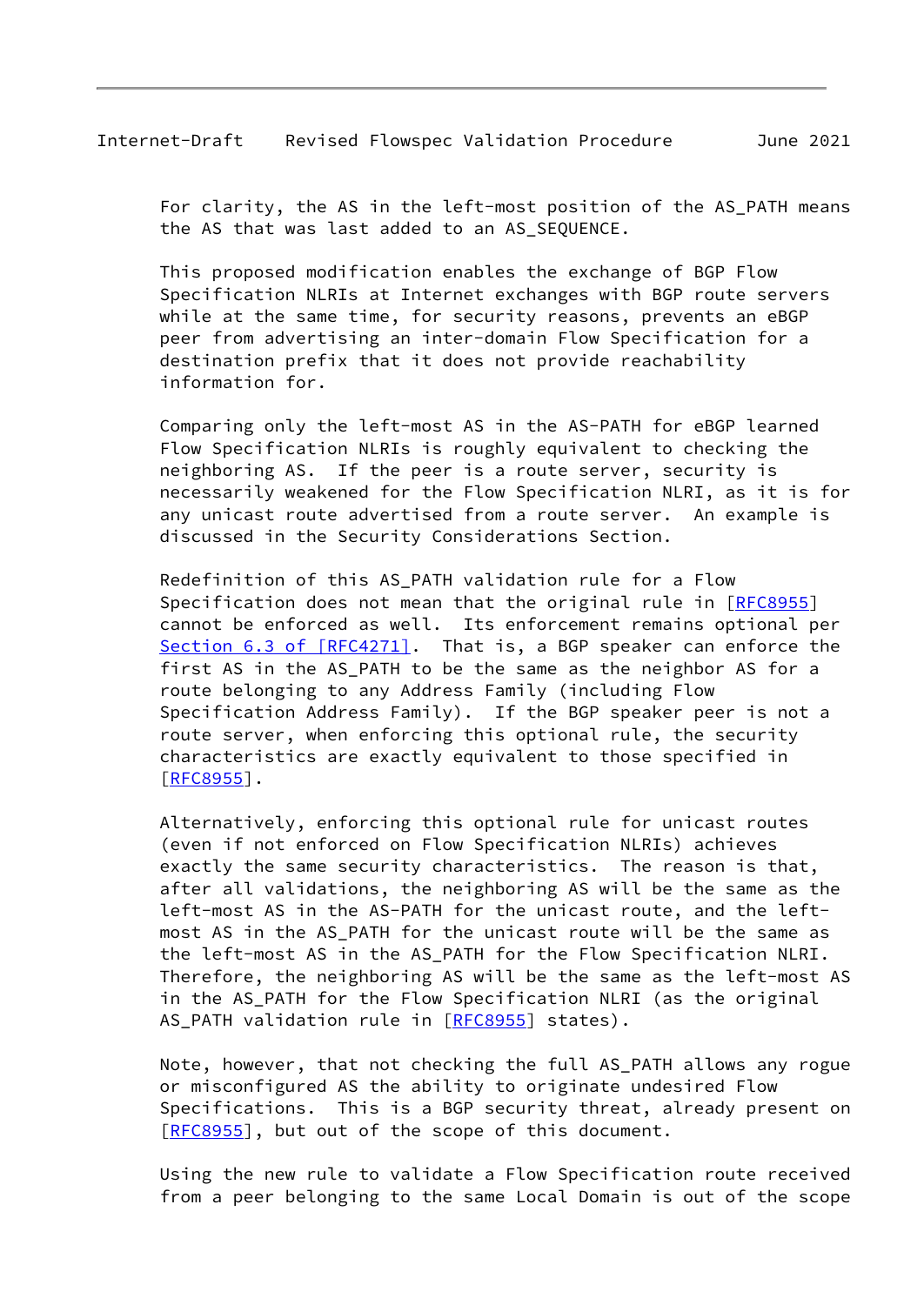of this document. Note that although it's possible, its utility is dubious. Although it is conceivable that a router in the same

| Uttaro, et al. |  | Expires December 5, 2021 |  |  | [Page 9] |  |
|----------------|--|--------------------------|--|--|----------|--|
|----------------|--|--------------------------|--|--|----------|--|

<span id="page-10-1"></span>Internet-Draft Revised Flowspec Validation Procedure June 2021

 Local Domain could send a rogue update, only eBGP risk is considered within this document (in the same spirit as the aforementioned AS PATH validation in [\[RFC4271](https://datatracker.ietf.org/doc/pdf/rfc4271)]).

<span id="page-10-0"></span>[6](#page-10-0). Topology Considerations

 [RFC8955] indicates that the originator may refer to the originator path attribute (ORIGINATOR\_ID) or (if the attribute is not present) the transport address of the peer from which the BGP speaker received the update. If the latter applies, a network should be designed so it has a congruent topology amongst unicast routes and Flow Specification routes. By congruent topology, it is understood that the two routes (i.e. the Flow Specification route and its best-match unicast route) are learned from the same peer across the AS. That would likely not be true, for instance, if some peers only negotiated one Address Family or if each Address Family peering had a different set of policies. Failing to have a congruent topology would result in step (b.1) of the validation procedure to fail.

 With the additional second condition (b.2) in the validation procedure, non-congruent topologies are supported within the Local Domain if the Flow Specification is originated within the Local Domain.

Explanation:

 Consider the following scenarios of a non-congruent topology without the second condition (b.2) being added to the validation procedure:

- 1. Consider a topology with two BGP speakers with two iBGP peering sessions between them, one for unicast and one for Flow Specification. This is a non-congruent topology. Let's assume that the ORIGINATOR ID attribute was not received (e.g. a route reflector receiving routes from its clients). In this case, the Flow Specification validation procedure will fail because of the first condition (b.1).
- 2. Consider a confederation of ASes with local AS X and local AS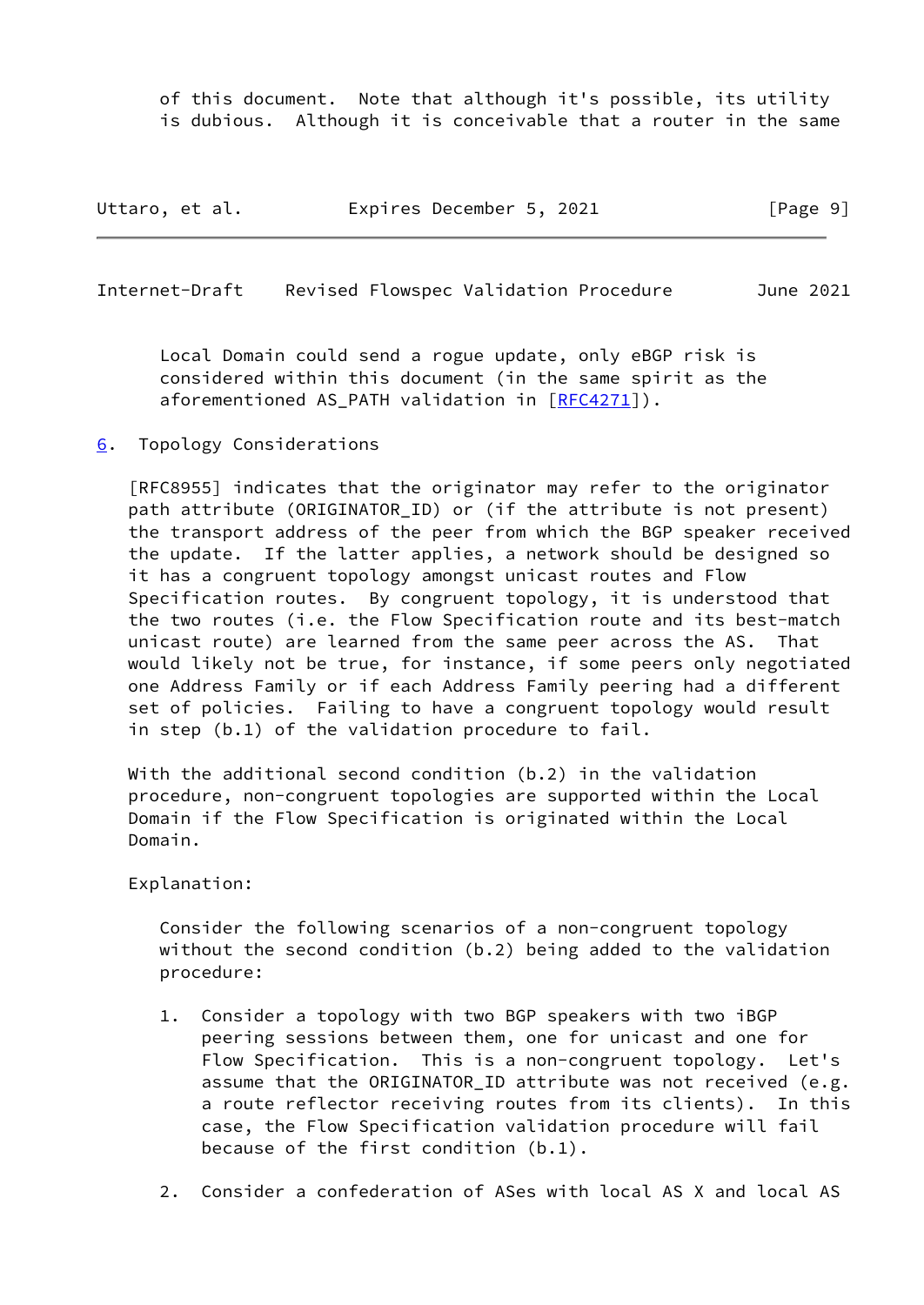Y (both belonging to the same Local Domain), and a given BGP speaker X1 inside local AS X. The ORIGINATOR\_ID attribute is not advertised when propagating routes across local ASes. Let's assume the Flow Specification route is received from peer Y1 and the best-match unicast route is received from peer Y2. Both peers belong to local AS Y. The Flow Specification validation procedure will also fail because of the first condition (b.1).

| Uttaro, et al. | Expires December 5, 2021 |  | [Page 10] |
|----------------|--------------------------|--|-----------|
|                |                          |  |           |

<span id="page-11-1"></span>Internet-Draft Revised Flowspec Validation Procedure June 2021

 Consider now that the second conditon (b.2) is added to the validation procedure. In the scenarios above, if Flow Specifications are originated in the same Local Domain, the AS\_PATH will be empty or contain only an AS\_CONFED\_SEQUENCE segment. Condition (b.2) will evaluate to true. Therefore, using the second condition (b.2), as defined by this document, guarantees that the overall validation procedure will pass. Thus, non-congruent topologies are supported if the Flow Specification is originated in the same Local Domain.

 Flow Specifications originated in a different Local Domain sill need a congruent topology. The reason is that in a non-congruent topology the second condition (b.2) evaluates to false and only the first condition (b.1) is evaluated.

<span id="page-11-0"></span>[7](#page-11-0). IANA Considerations

This document includes no request to IANA.

<span id="page-11-2"></span>[8](#page-11-2). Security Considerations

 This document updates the route feasibility validation procedures for Flow Specifications learned from iBGP peers and through route servers. This change is in line with the procedures described in [\[RFC8955](https://datatracker.ietf.org/doc/pdf/rfc8955)] and, thus, security characteristics remain essentially equivalent to the existing security properties of BGP unicast routing, except as detailed below.

The security considerations discussed in [\[RFC8955](https://datatracker.ietf.org/doc/pdf/rfc8955)] apply to this specification as well.

This document makes the original AS\_PATH validation rule [\(Section](https://datatracker.ietf.org/doc/pdf/rfc4271#section-6.3) 6.3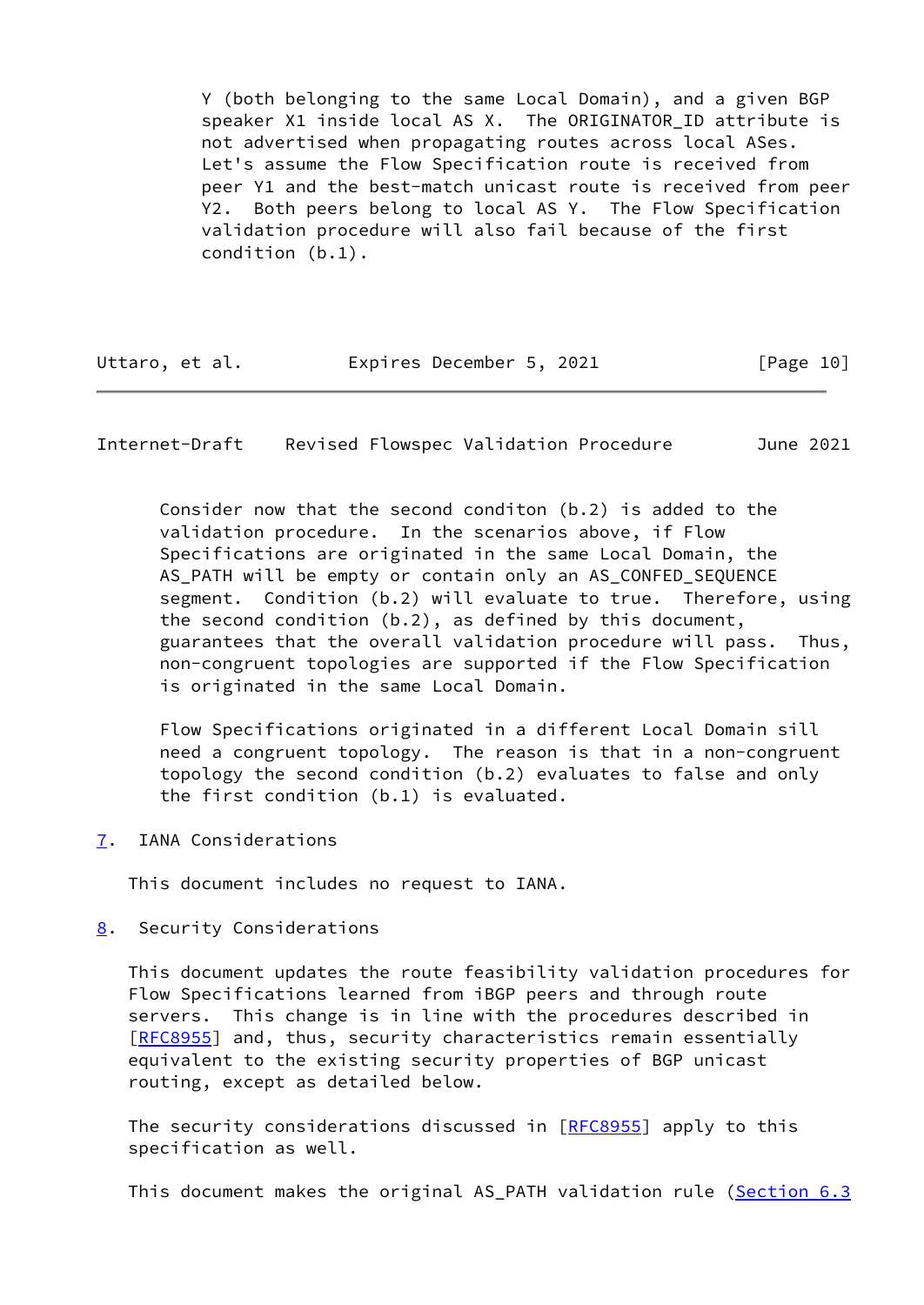[of \[RFC4271\]](https://datatracker.ietf.org/doc/pdf/rfc4271#section-6.3)) again OPTIONAL [\(Section 5.2](#page-8-0)) for Flow Specification Address Family (the rule is no longer mandatory as had been specified by [[RFC8955\]](https://datatracker.ietf.org/doc/pdf/rfc8955)). If that original rule is not enforced for Flow Specification it may introduce some new security risks. A speaker in AS X peering with a route server could advertise a rogue Flow Specification route whose first AS in AS PATH was Y. Assume Y is the first AS in the AS PATH of the best-match unicast route. When the route server advertises the Flow Specification to a speaker in AS Z, it will be validated by that speaker. This risk is impossible to prevent if the Flow Specification route is received from a route server peer. If configuration (or other means beyond the scope of this document) indicates that the peer is not a route server, that optional rule SHOULD be enforced, for unicast and/or for Flow Specification routes (as discussed in the AS\_PATH Validation Section, just enforcing it in one of those Addres Families is enough). If the

| Uttaro, et al. | Expires December 5, 2021 | [Page 11] |
|----------------|--------------------------|-----------|
|                |                          |           |

<span id="page-12-0"></span>Internet-Draft Revised Flowspec Validation Procedure June 2021

 indication is that the peer is not a route server or there is no conclusive indication, that optional rule SHOULD NOT be enforced.

 A route server itself may be in a good position to enforce the AS PATH validation rule described in the previous paragraph. If it is known that a route server is not peering with any other route server, it can enforce the AS\_PATH validation rule across all its peers.

 BGP updates learned from iBGP peers are considered trusted, so the Traffic Flow Specifications contained in BGP updates are also considered trusted. Therefore, it is not required to validate that the originator of an intra-domain Traffic Flow Specification matches the originator of the best-match unicast route for the destination prefix embedded in that Flow Specification. Note that this trustworthiness consideration is not absolute and the new possibility that an iBGP speaker could send a rogue Flow Specification is introduced.

 The changes in [Section 5.1](#page-7-1) don't affect the validation procedures for eBGP-learned routes.

 It's worth mentioning that allowing (or making operationally feasible) to originate Flow Specifications within the Local Domain makes the network overall more secure. Flow Specifications can be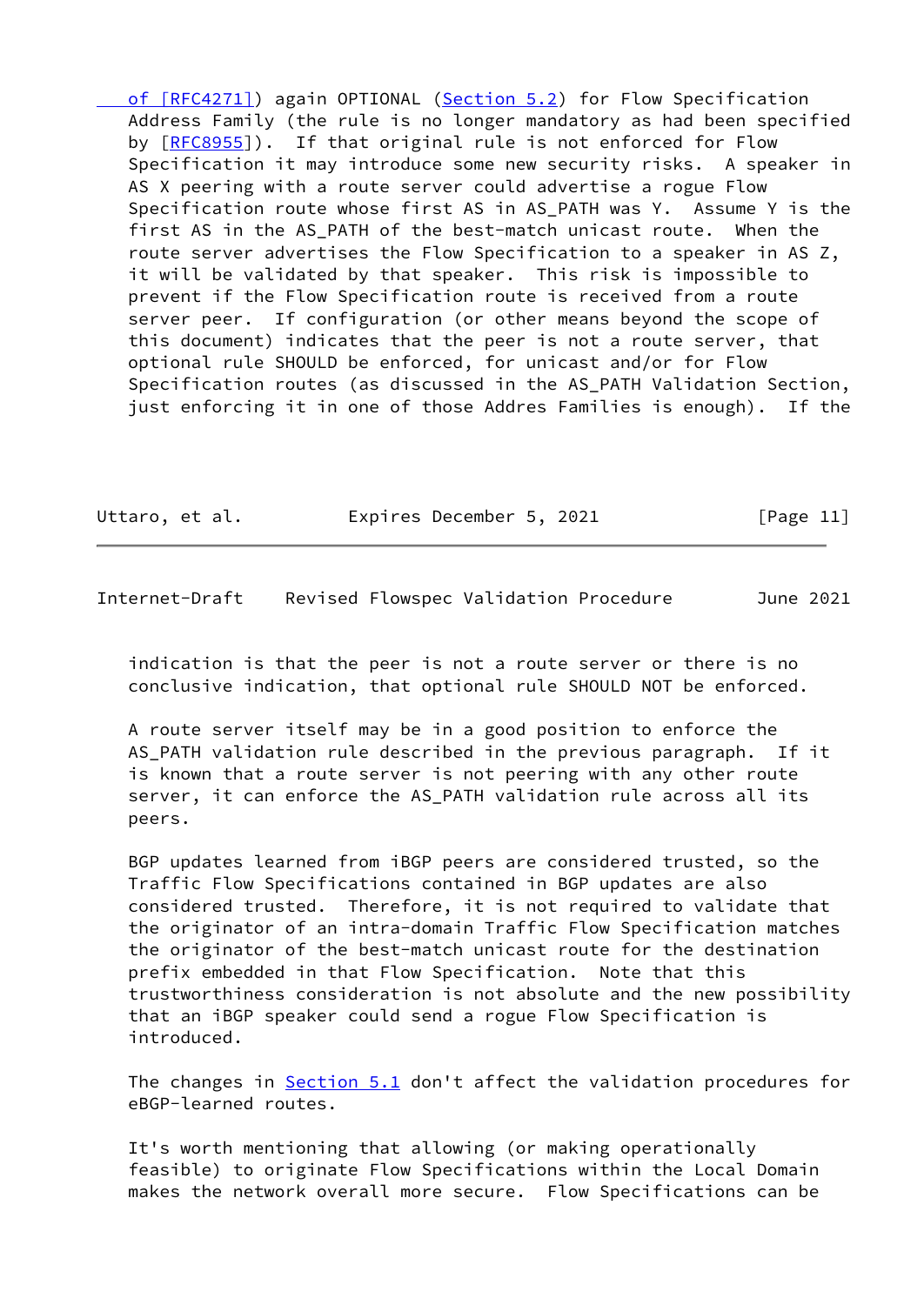originated more readily during attacks and improve the stability and security of the network.

<span id="page-13-0"></span>[9](#page-13-0). Acknowledgements

 The authors would like to thank Han Nguyen for his direction on this work as well as Waqas Alam, Keyur Patel, Robert Raszuk, Eric Rosen, Shyam Sethuram, Susan Hares, Alvaro Retana and John Scudder for their review comments.

- <span id="page-13-1"></span>[10.](#page-13-1) References
- <span id="page-13-2"></span>[10.1](#page-13-2). Normative References
	- [RFC2119] Bradner, S., "Key words for use in RFCs to Indicate Requirement Levels", [BCP 14](https://datatracker.ietf.org/doc/pdf/bcp14), [RFC 2119](https://datatracker.ietf.org/doc/pdf/rfc2119), DOI 10.17487/RFC2119, March 1997, <[https://www.rfc-editor.org/info/rfc2119>](https://www.rfc-editor.org/info/rfc2119).
	- [RFC4271] Rekhter, Y., Ed., Li, T., Ed., and S. Hares, Ed., "A Border Gateway Protocol 4 (BGP-4)", [RFC 4271,](https://datatracker.ietf.org/doc/pdf/rfc4271) DOI 10.17487/RFC4271, January 2006, <[https://www.rfc-editor.org/info/rfc4271>](https://www.rfc-editor.org/info/rfc4271).

<span id="page-13-3"></span>Internet-Draft Revised Flowspec Validation Procedure June 2021

- [RFC4760] Bates, T., Chandra, R., Katz, D., and Y. Rekhter, "Multiprotocol Extensions for BGP-4", [RFC 4760](https://datatracker.ietf.org/doc/pdf/rfc4760), DOI 10.17487/RFC4760, January 2007, <[https://www.rfc-editor.org/info/rfc4760>](https://www.rfc-editor.org/info/rfc4760).
- [RFC5065] Traina, P., McPherson, D., and J. Scudder, "Autonomous System Confederations for BGP", [RFC 5065,](https://datatracker.ietf.org/doc/pdf/rfc5065) DOI 10.17487/RFC5065, August 2007, <[https://www.rfc-editor.org/info/rfc5065>](https://www.rfc-editor.org/info/rfc5065).
- [RFC7947] Jasinska, E., Hilliard, N., Raszuk, R., and N. Bakker, "Internet Exchange BGP Route Server", [RFC 7947](https://datatracker.ietf.org/doc/pdf/rfc7947), DOI 10.17487/RFC7947, September 2016, <[https://www.rfc-editor.org/info/rfc7947>](https://www.rfc-editor.org/info/rfc7947).
- [RFC8174] Leiba, B., "Ambiguity of Uppercase vs Lowercase in [RFC](https://datatracker.ietf.org/doc/pdf/rfc2119) [2119](https://datatracker.ietf.org/doc/pdf/rfc2119) Key Words", [BCP 14](https://datatracker.ietf.org/doc/pdf/bcp14), [RFC 8174,](https://datatracker.ietf.org/doc/pdf/rfc8174) DOI 10.17487/RFC8174, May 2017, [<https://www.rfc-editor.org/info/rfc8174](https://www.rfc-editor.org/info/rfc8174)>.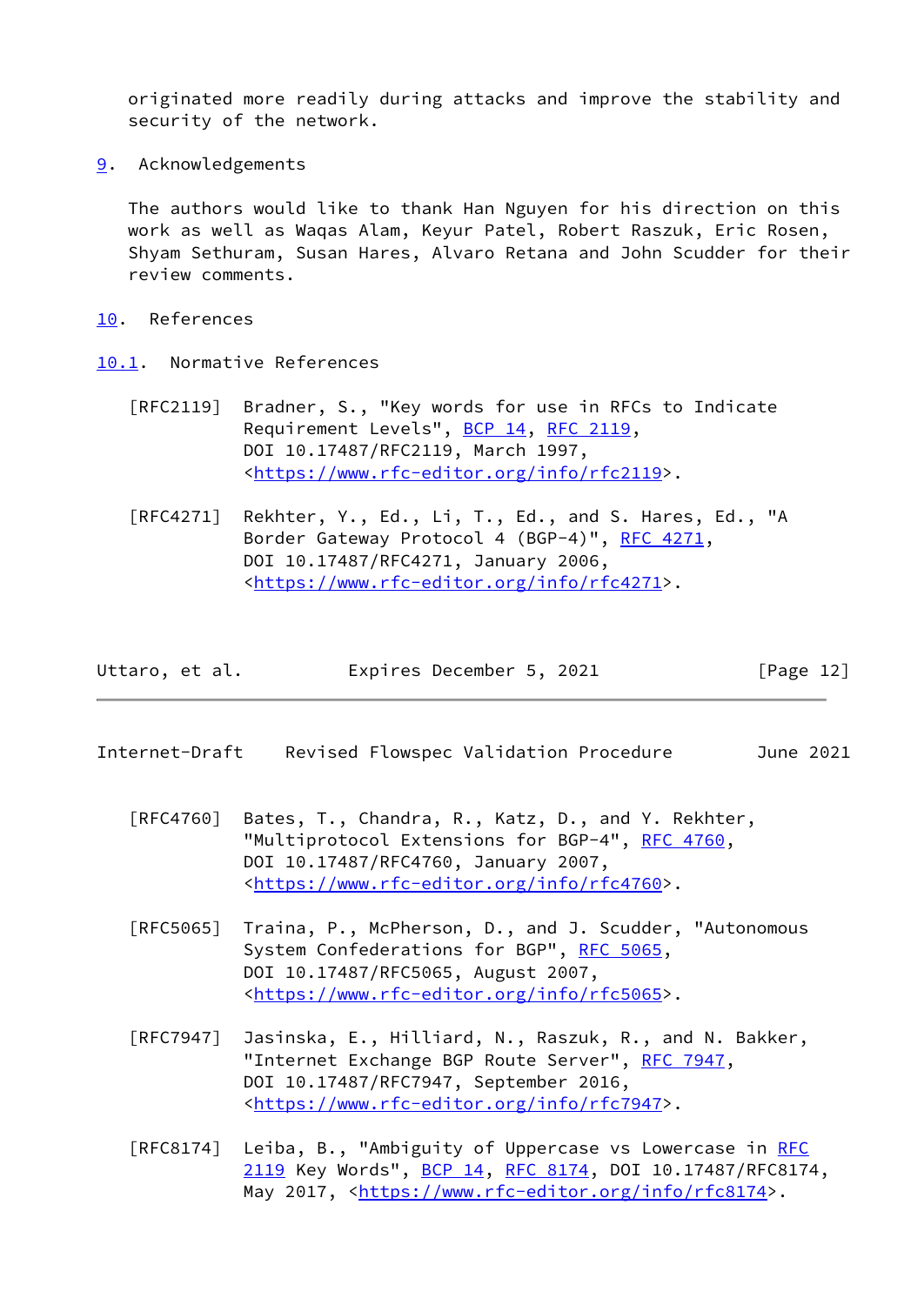[RFC8955] Loibl, C., Hares, S., Raszuk, R., McPherson, D., and M. Bacher, "Dissemination of Flow Specification Rules", [RFC 8955,](https://datatracker.ietf.org/doc/pdf/rfc8955) DOI 10.17487/RFC8955, December 2020, <[https://www.rfc-editor.org/info/rfc8955>](https://www.rfc-editor.org/info/rfc8955).

<span id="page-14-0"></span>[10.2](#page-14-0). Informative References

<span id="page-14-1"></span>[I-D.ietf-idr-deprecate-as-set-confed-set]

 Kumari, W., Sriram, K., Hannachi, L., and J. Haas, "Deprecation of AS\_SET and AS\_CONFED\_SET in BGP", [draft](https://datatracker.ietf.org/doc/pdf/draft-ietf-idr-deprecate-as-set-confed-set-05) [ietf-idr-deprecate-as-set-confed-set-05](https://datatracker.ietf.org/doc/pdf/draft-ietf-idr-deprecate-as-set-confed-set-05) (work in progress), March 2021.

 [RFC6472] Kumari, W. and K. Sriram, "Recommendation for Not Using AS\_SET and AS\_CONFED\_SET in BGP", [BCP 172](https://datatracker.ietf.org/doc/pdf/bcp172), [RFC 6472](https://datatracker.ietf.org/doc/pdf/rfc6472), DOI 10.17487/RFC6472, December 2011, <[https://www.rfc-editor.org/info/rfc6472>](https://www.rfc-editor.org/info/rfc6472).

Authors' Addresses

 James Uttaro AT&T 200 S. Laurel Ave Middletown, NJ 07748 USA

Email: ju1738@att.com

Uttaro, et al. Expires December 5, 2021 [Page 13]

Internet-Draft Revised Flowspec Validation Procedure June 2021

 Juan Alcaide Cisco 7100 Kit Creek Road Research Triangle Park, NC 27709 USA

Email: jalcaide@cisco.com

 Clarence Filsfils Cisco